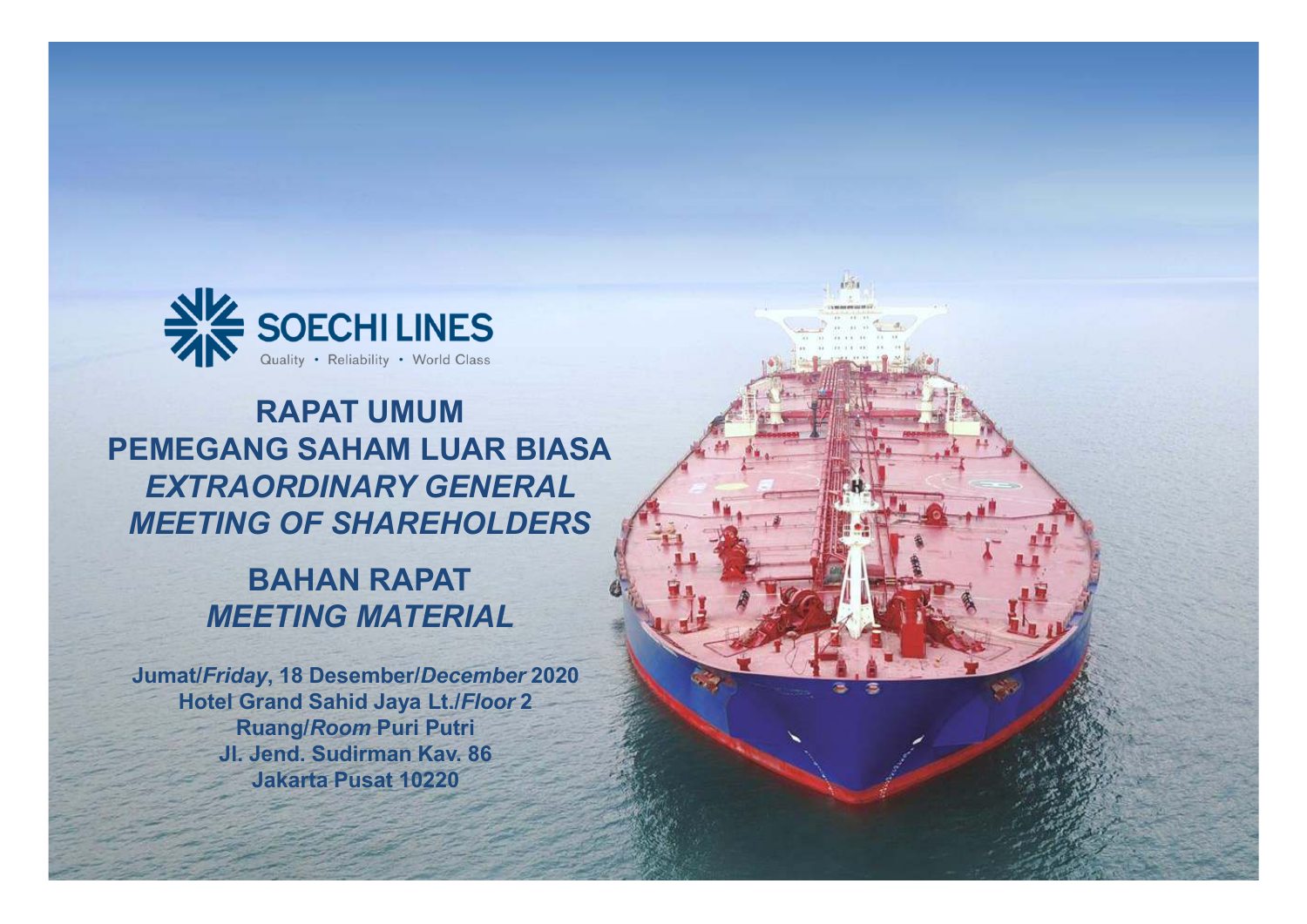Sesuai dengan iklan pemanggilan Rapat, mata acara dalam Rapat ini adalah sebagai berikut:

- **1. Persetujuan atas perubahan susunan Direksi Perseroan**.
- **2. Persetujuan untuk menjadikan jaminan utang atas kekayaan Perseroan.**
- **3. Persetujuan atas perubahan dan pernyataan kembali Anggaran Dasar Perseroan.**

**--**

In accordance with the advertisement for the invitation to the Meeting, the *agenda for this Meeting are as the following:*

- 1. Approval of changes in the composition of the Board of Directors of *the Company.*
- *2. Approval of making debt collateral of the Company's assets.*
- *3. Approval of amendments and restatements of the Company's Articles of Association.*

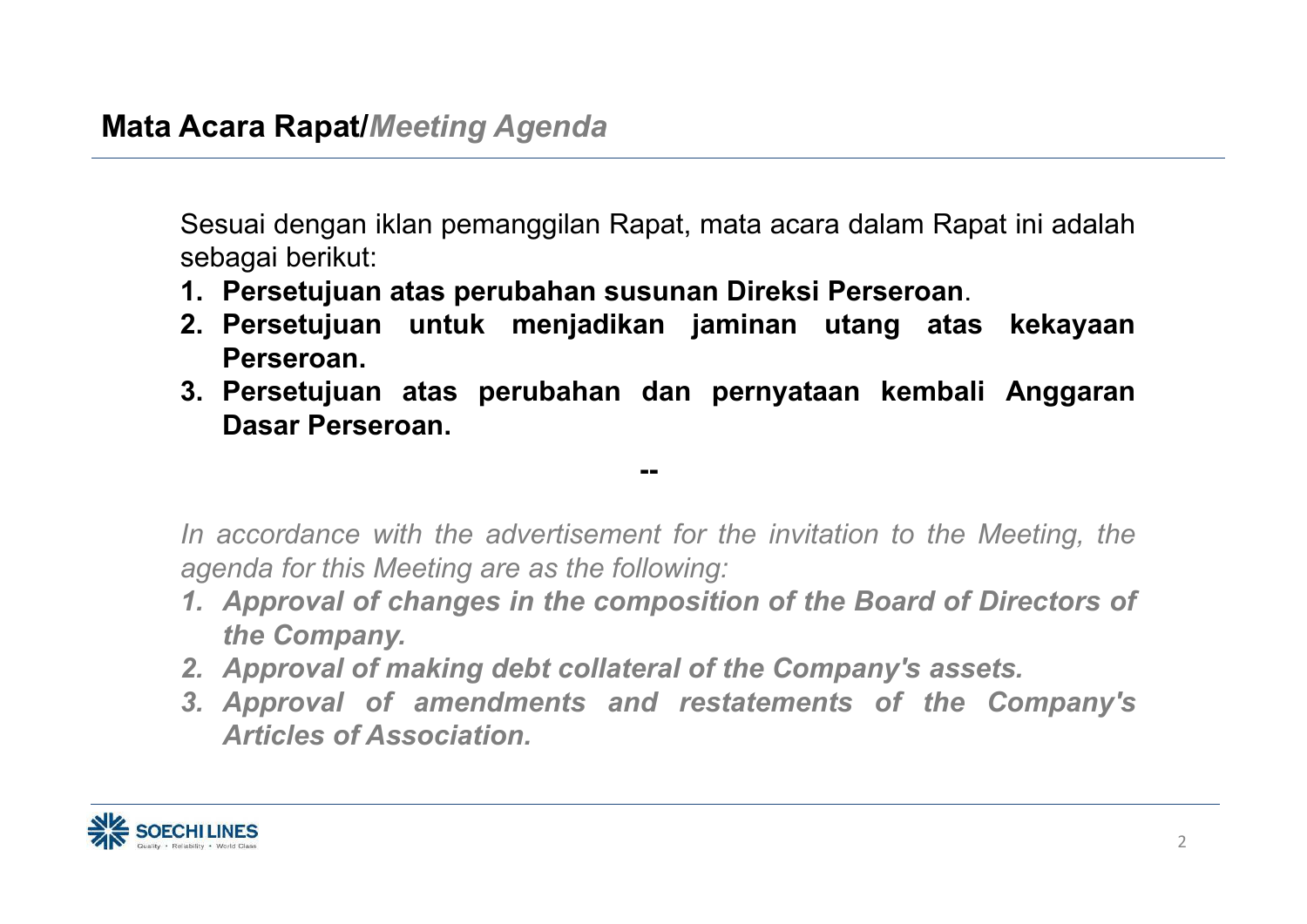

## **MATA ACARA** *MEETING AGENDA***1**

**Rapat Umum Pemegang Saham Luar Biasa***Extraordinary General Meeting of Shareholders***<sup>18</sup> Desember/***December* **<sup>2020</sup>**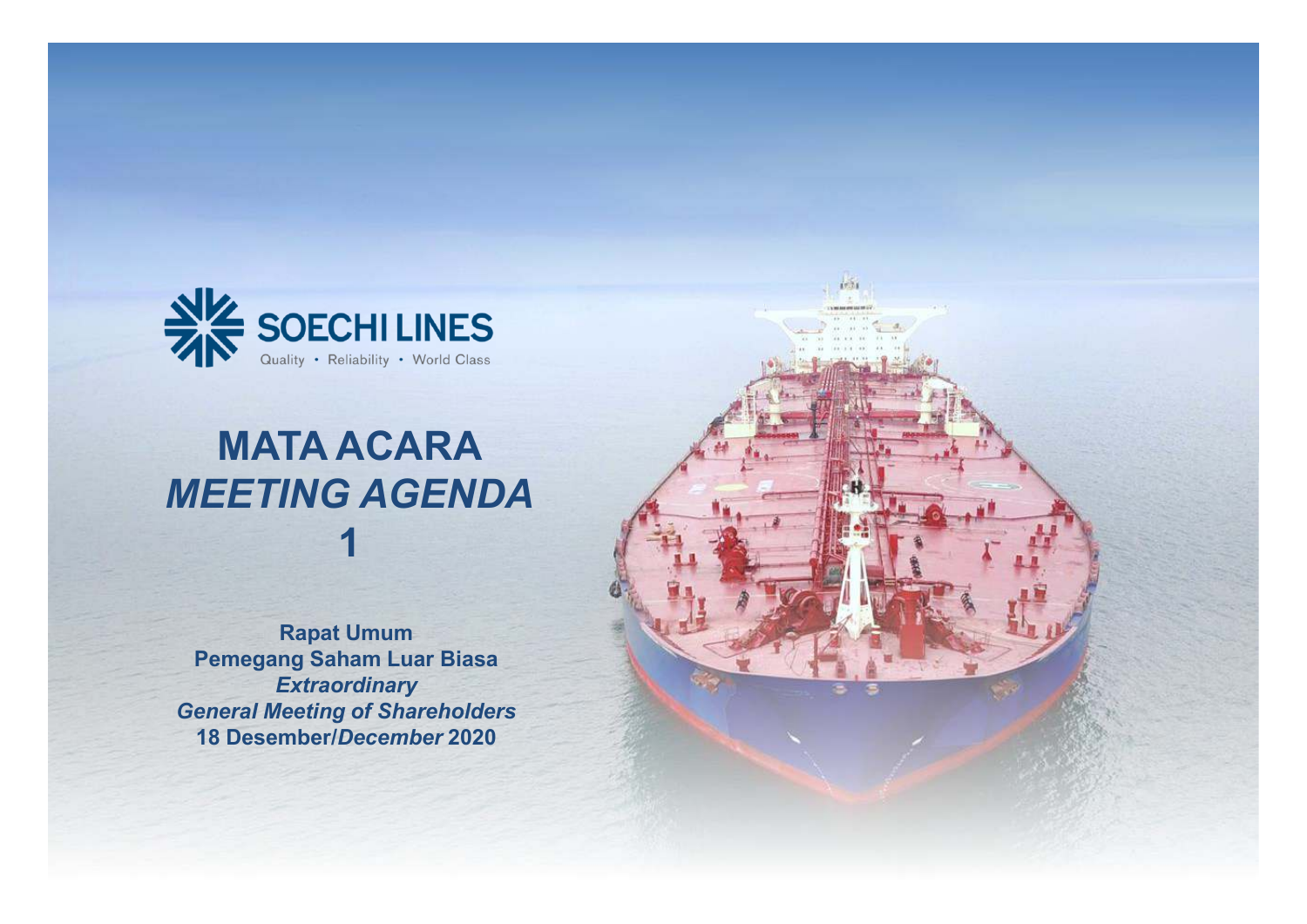|                                                                                                                                                                                                                                                                                                                 | Persetujuan atas perubahan susunan Direksi Perseroan.<br>Approval of changes in the composition of the Board of Directors of the Company.<br>Berkaitan dengan mata acara pertama Rapat ini, berikut susunan anggota Direksi Perseroan<br>yang menjabat saat ini:<br>With regard to the first meeting agenda, the current composition of the Board of Directors is as<br>the following: |                                                                                                                                        |                                                                                                                    |  |  |
|-----------------------------------------------------------------------------------------------------------------------------------------------------------------------------------------------------------------------------------------------------------------------------------------------------------------|----------------------------------------------------------------------------------------------------------------------------------------------------------------------------------------------------------------------------------------------------------------------------------------------------------------------------------------------------------------------------------------|----------------------------------------------------------------------------------------------------------------------------------------|--------------------------------------------------------------------------------------------------------------------|--|--|
|                                                                                                                                                                                                                                                                                                                 | Direksi:<br>Direktur Utama<br><b>Direktur</b><br><b>Direktur</b>                                                                                                                                                                                                                                                                                                                       | <b>Board of Directors:</b><br><b>President Director</b><br>Director<br><b>Director</b><br>Direktur (Independen) Director (Independent) | : Bapak/Mr. Go Darmadi<br>: Ibu/Mrs. Paula Marlina<br>: Bapak/Mr. Pieters Adyana Utomo<br>: Bapak/Mr. Liem Joe Hoo |  |  |
| Adapun masa jabatan para anggota Direksi tersebut akan berakhir pada saat ditutupnya Rapat<br>Umum Pemegang Saham Tahunan Perseroan pada tahun 2023.<br>The term of office of the members of the Board of Directors will end at the closing of the<br>Company's Annual General Meeting of Shareholders in 2023. |                                                                                                                                                                                                                                                                                                                                                                                        |                                                                                                                                        |                                                                                                                    |  |  |
|                                                                                                                                                                                                                                                                                                                 |                                                                                                                                                                                                                                                                                                                                                                                        |                                                                                                                                        |                                                                                                                    |  |  |

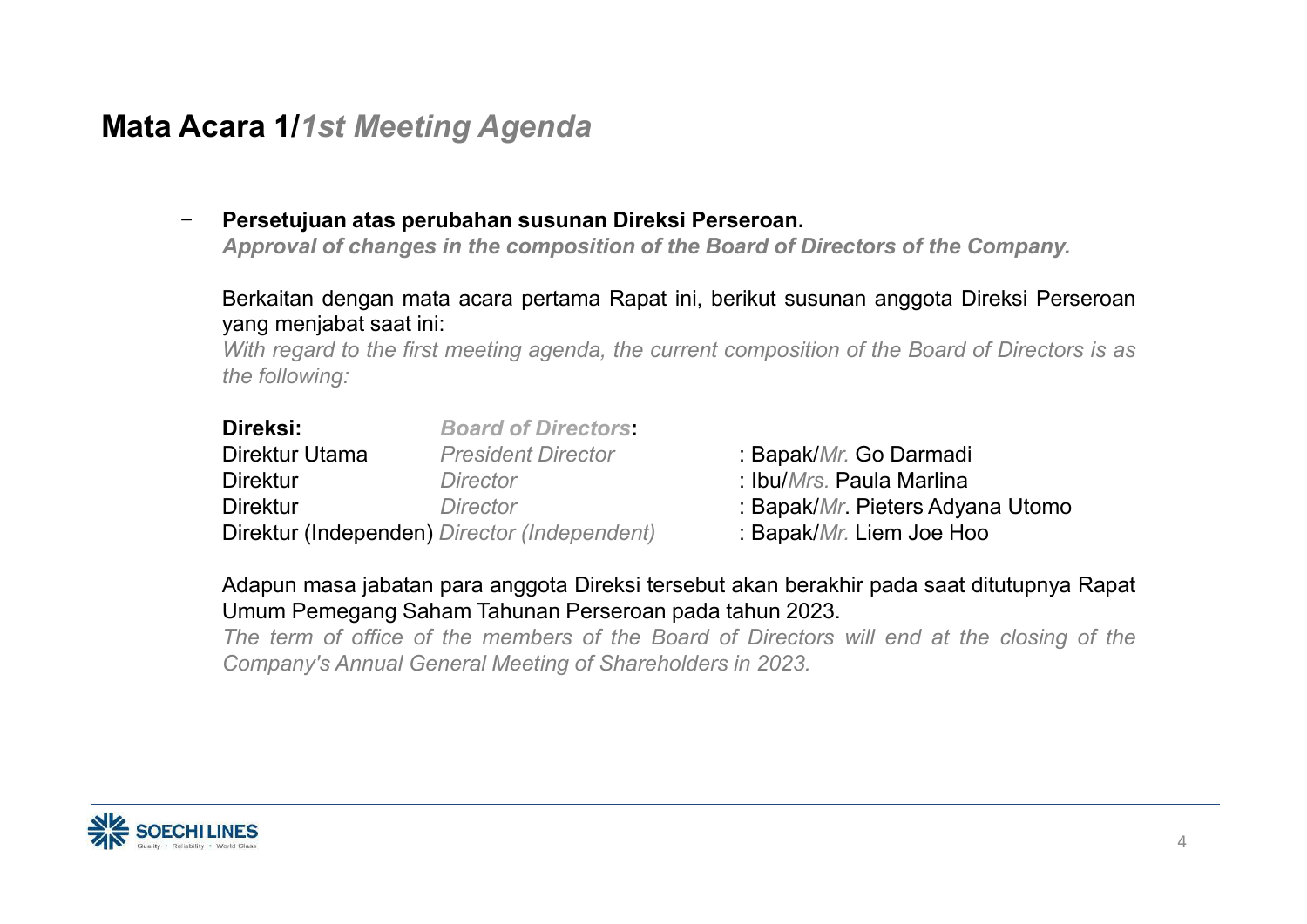Sehubungan dengan surat permohonan pengunduran diri Bapak Liem Joe Hoo selaku Direktur (Independen) yang diterima oleh Perseroan pada tanggal <sup>13</sup> Oktober 2020, sebagaimana selanjutnya telah disampaikan oleh Perseroan melalui Keterbukaan Informasi pada tanggal <sup>15</sup> Oktober <sup>2020</sup> melalui situs web Bursa Efek Indonesia, maka diusulkan kepada Rapat untuk memutuskan sebagai berikut:

In regard with resignation letter of Mr. Liem Joe Hoo as Director (Independent) as received by the Company on October 13, 2020, which the Information Disclosure was made on October 15. 2020 by the Company on the Indonesia Stock Exchange website, it is proposed to the Meeting *to decide as the following:*

1. Menerima pengunduran diri Bapak Liem Joe Hoo sebagai Direktur (Independen) Perseroan, sehingga untuk selanjutnya susunan anggota Direksi dan Dewan Komisaris Perseroan sejak ditutupnya Rapat ini sampai dengan ditutupnya Rapat Umum Pemegang Saham Tahunan Perseroan pada tahun 2023, adalah sebagai berikut:

Accept the resignation of Mr. Liem Joe Hoo as the Director (Independent) of the Company. therefore the composition of the Board of Directors and Board of Commissioners of the Company since the closing of this Meeting until the closing of the Company's Annual *General Meeting of Shareholders in 2023, are as the following:*

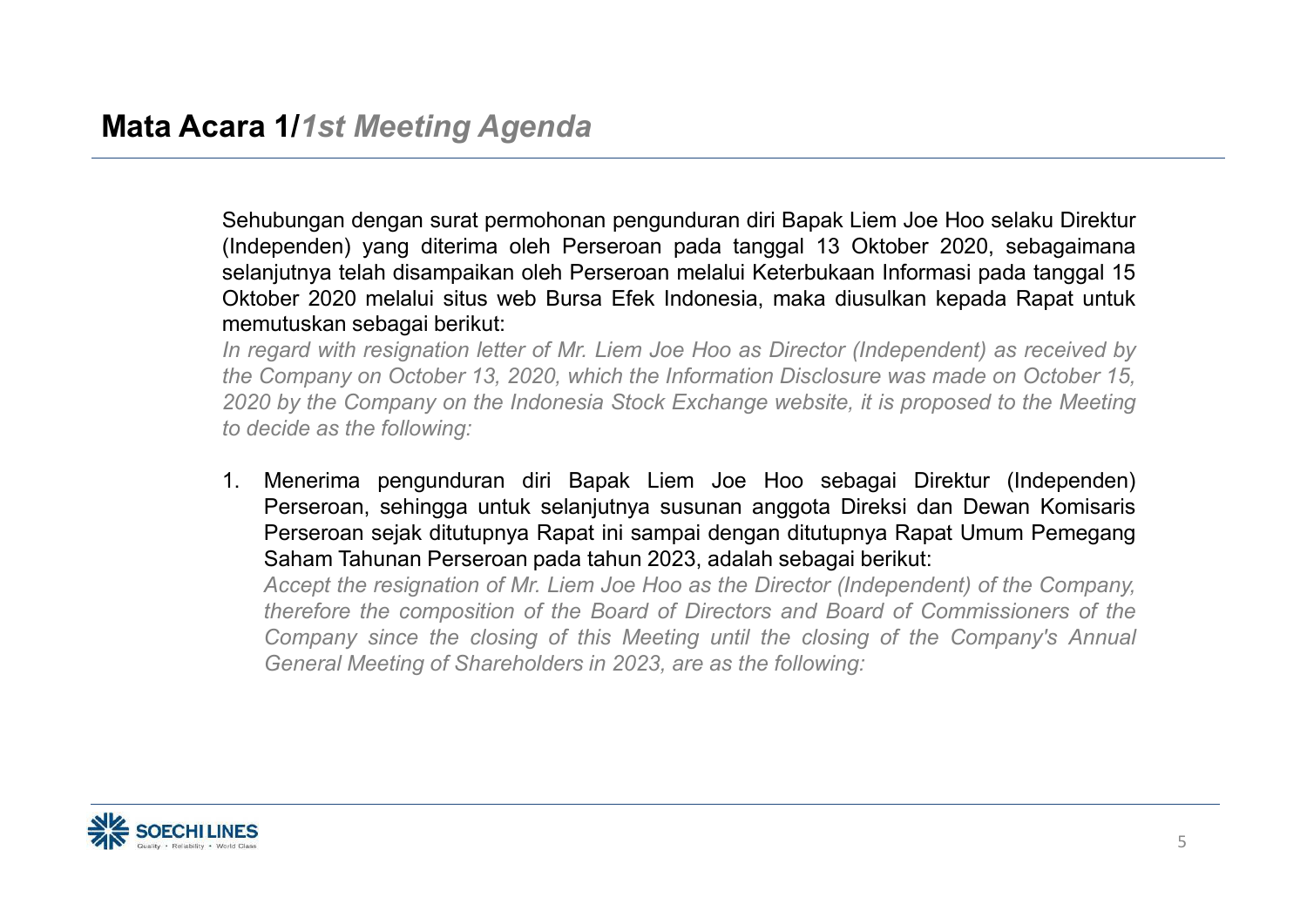| Direksi:<br>Direktur Utama<br><b>Direktur</b><br><b>Direktur</b>                       | <b>Board of Directors:</b><br><b>President Director</b><br><b>Director</b><br><b>Director</b>                                     | : Bapak/Mr. Go Darmadi<br>: Ibu/Mrs. Paula Marlina<br>: Bapak/Mr. Pieters Adyana Utomo |
|----------------------------------------------------------------------------------------|-----------------------------------------------------------------------------------------------------------------------------------|----------------------------------------------------------------------------------------|
| <b>Dewan Komisaris:</b><br><b>Komisaris Utama</b><br>Komisaris<br>Komisaris Independen | <b>Board of Commissioners:</b><br><b>President Commissioner</b><br>Commissioner<br>Independent Commissioner: Bapak/Mr. Edy Sugito | : Bapak/Mr. Paulus Utomo<br>: Bapak/Mr. Johanes Utomo                                  |

2. Memberikan wewenang dan kuasa dengan hak substitusi kepada Direksi Perseroan baik sendiri-sendiri maupun bersama-sama untuk melakukan segala tindakan yang diperlukan berkaitan dengan keputusan-keputusan tersebut di atas, termasuk tetapi tidak terbatas untuk menyatakan susunan Direksi dan Dewan Komisaris Perseroan tersebut dalam akta yang dibuat dihadapan Notaris, dan untuk selanjutnya memberitahukan kepada pihakpihak terkait, serta melakukan semua dan setiap tindakan yang diperlukan sehubungan dengan keputusan tersebut sesuai dengan peraturan perundang-undangan yang berlaku. Grant the power and authority with the rights of substitution to the Directors of the Company both individually and jointly to take all necessary actions relating to the above mentioned decisions, including but not limited to state the composition of the Company's Board of Directors and Board of Commissioners in deed made before Notary, and subsequently notify relevant parties, and take all and every action required in connection *with the decision in accordance with the applicable laws and regulations.*

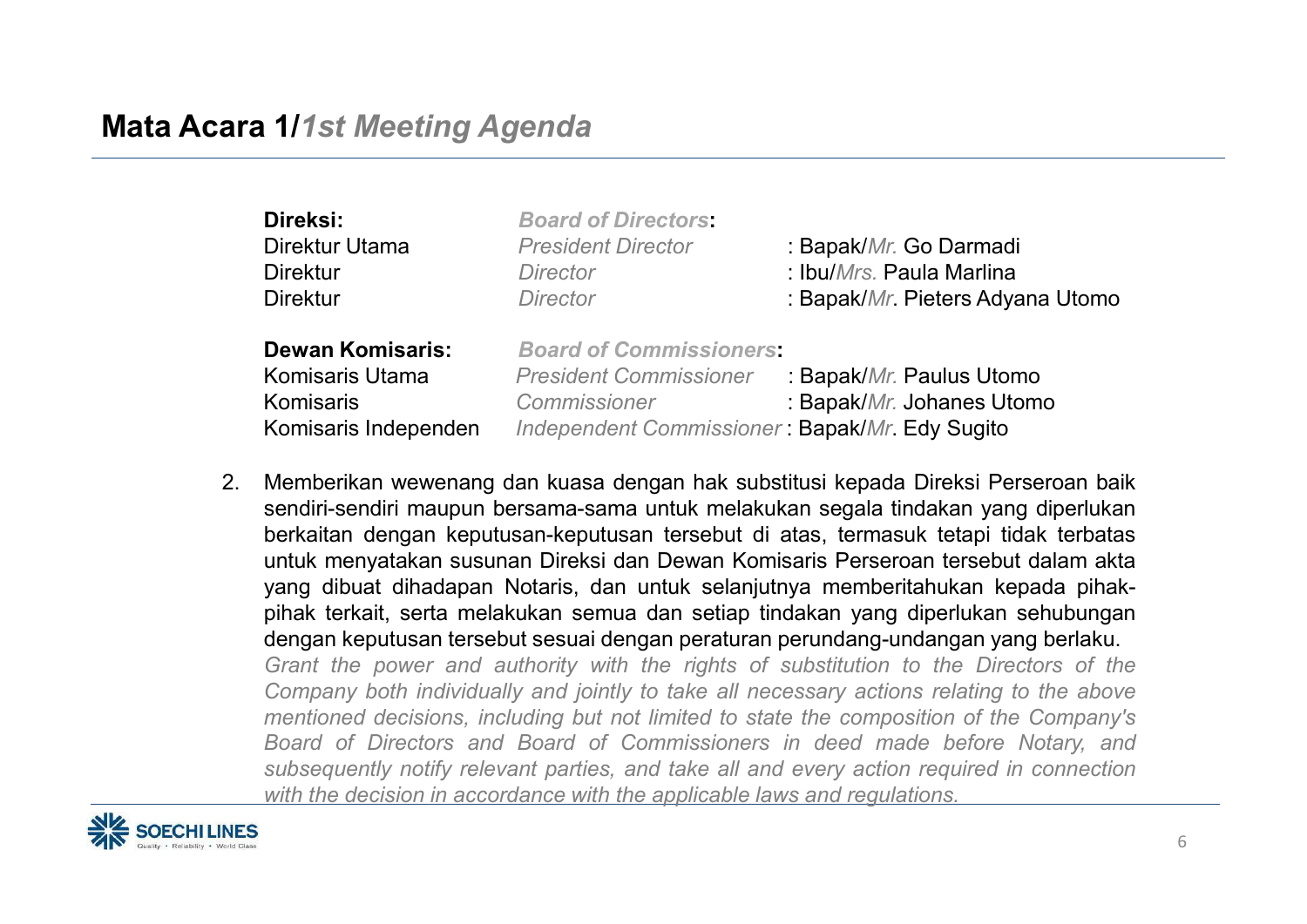

# **MATA ACARA** *MEETING AGENDA***2**

**Rapat Umum Pemegang Saham Luar Biasa***Extraordinary General Meeting of Shareholders***<sup>18</sup> Desember/***December* **<sup>2020</sup>**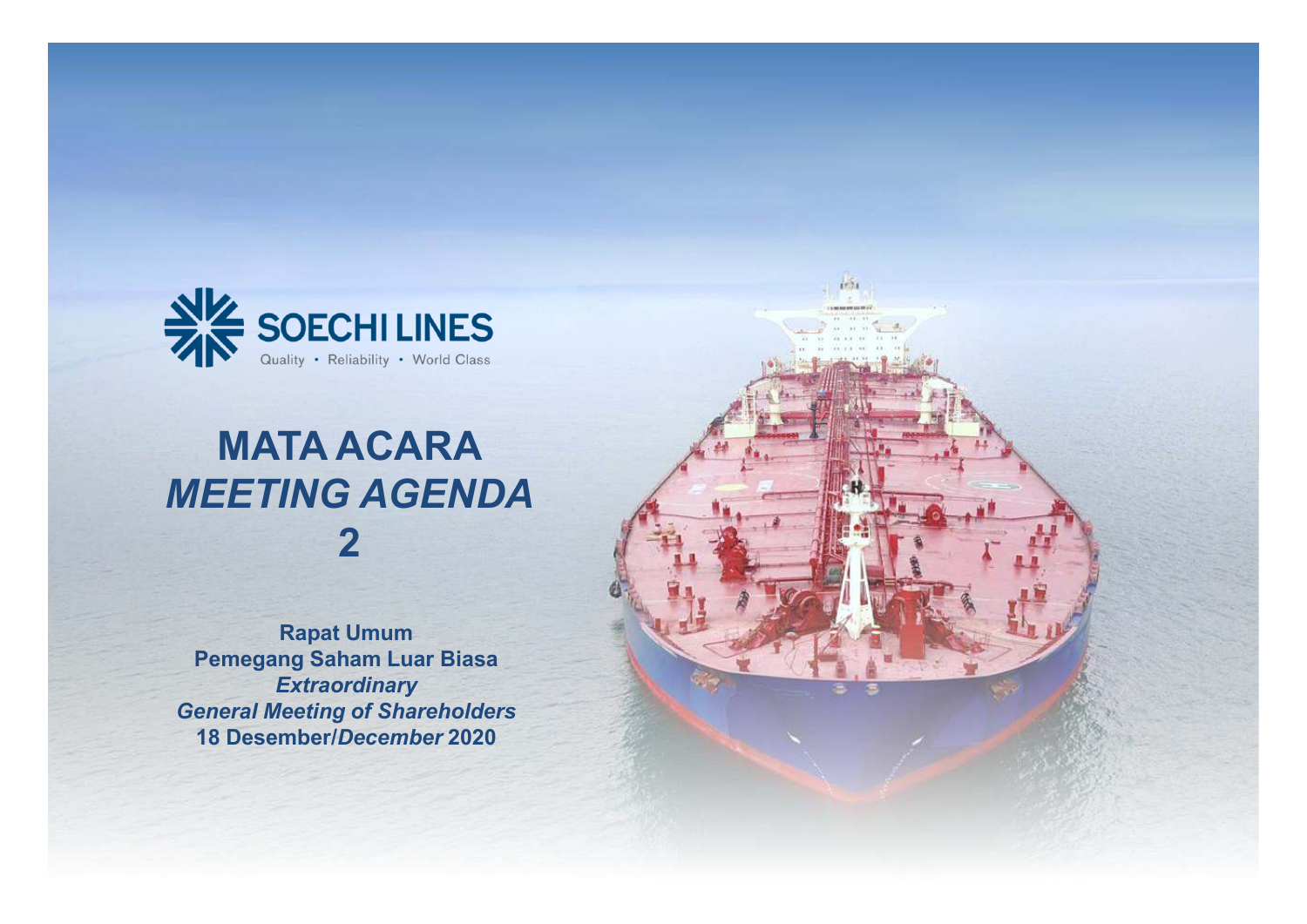**Persetujuan untuk memjadikkni jaminan utang atas kekayaan Perseroan.**<br>Approval of making debt collateral of the Company's assets.<br>Dengan memperhatikan kewajiban-kewajiban Perseroan termasuk pinjaman perbankan yang akan j

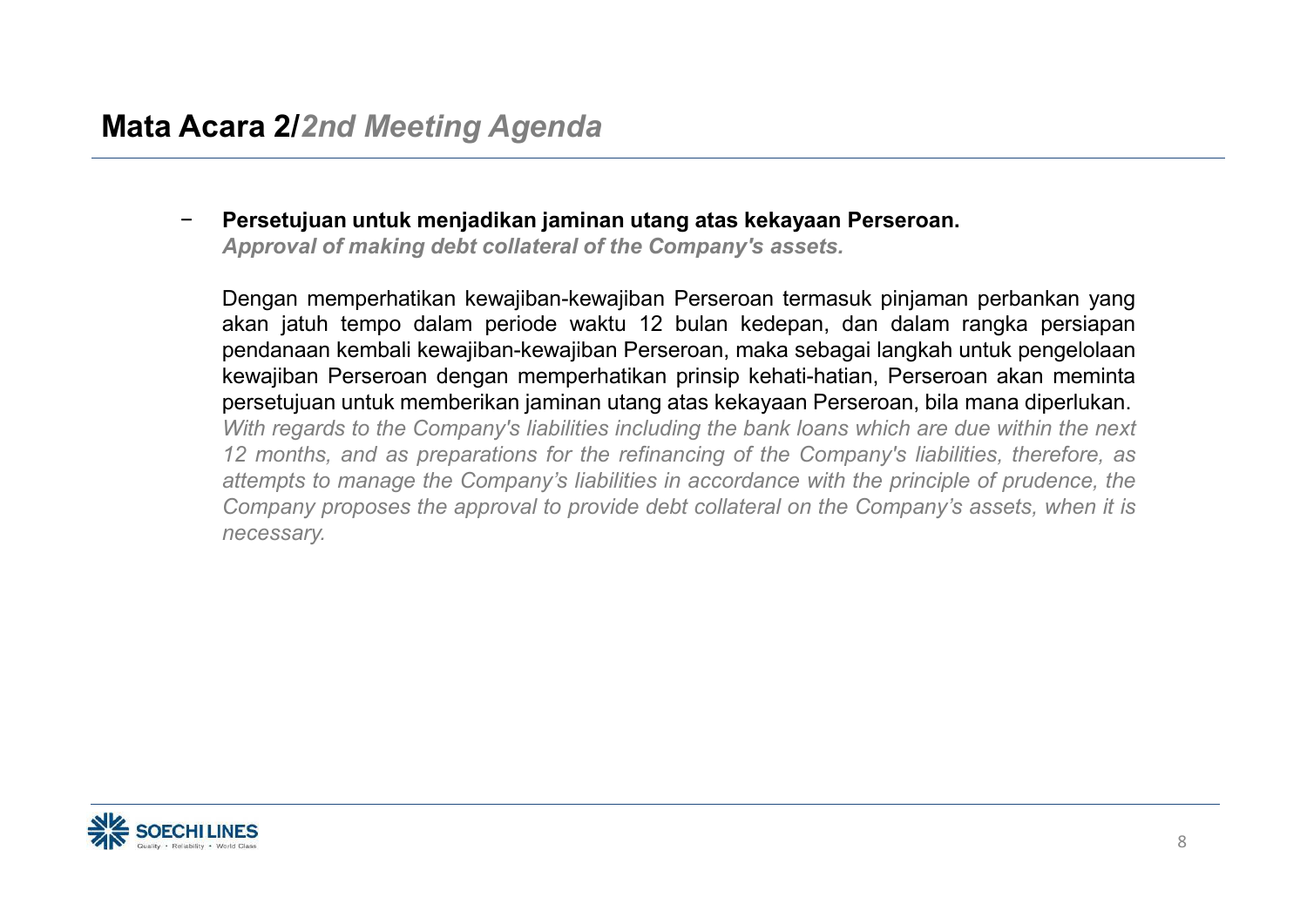Berkaitan dengan hal-hal tersebut, dengan ini diusulkan kepada Rapat untuk memutuskan sebagai berikut:

With regards as mentioned, it is proposed to the Meeting to decide as the following:

1. Menyetujui pemberian jaminan utang atas kekayaan Perseroan yang merupakan lebih dari 50% (lima puluh persen) jumlah kekayaan bersih Perseroan dalam <sup>1</sup> (satu) transaksi atau lebih, baik yang berkaitan satu sama lain maupun tidak, atas fasilitas pinjaman yang diperoleh Perseroan dari bank atau lembaga keuangan lainnya.

Approve to make debt collateral of the Company's assets which constitute more than 50% (fifty percent) of the Company's net assets in 1 (one) transaction or more, whether related<br>to are another arrest far the leap facilities abtained by the Company from banks are there to one another or not, for the loan facilities obtained by the Company from banks or other *financial institutions.*

2. Memberikan kuasa dan wewenang kepada Direksi Perseroan untuk melakukan segala tindakan sehubungan dengan penjaminan yang dimaksud sesuai dengan ketentuanketentuan yang berlaku.

Grant the power and authority to the Board of Directors of the Company to take all actions in connection with the intended collateral in accordance with the applicable regulations.

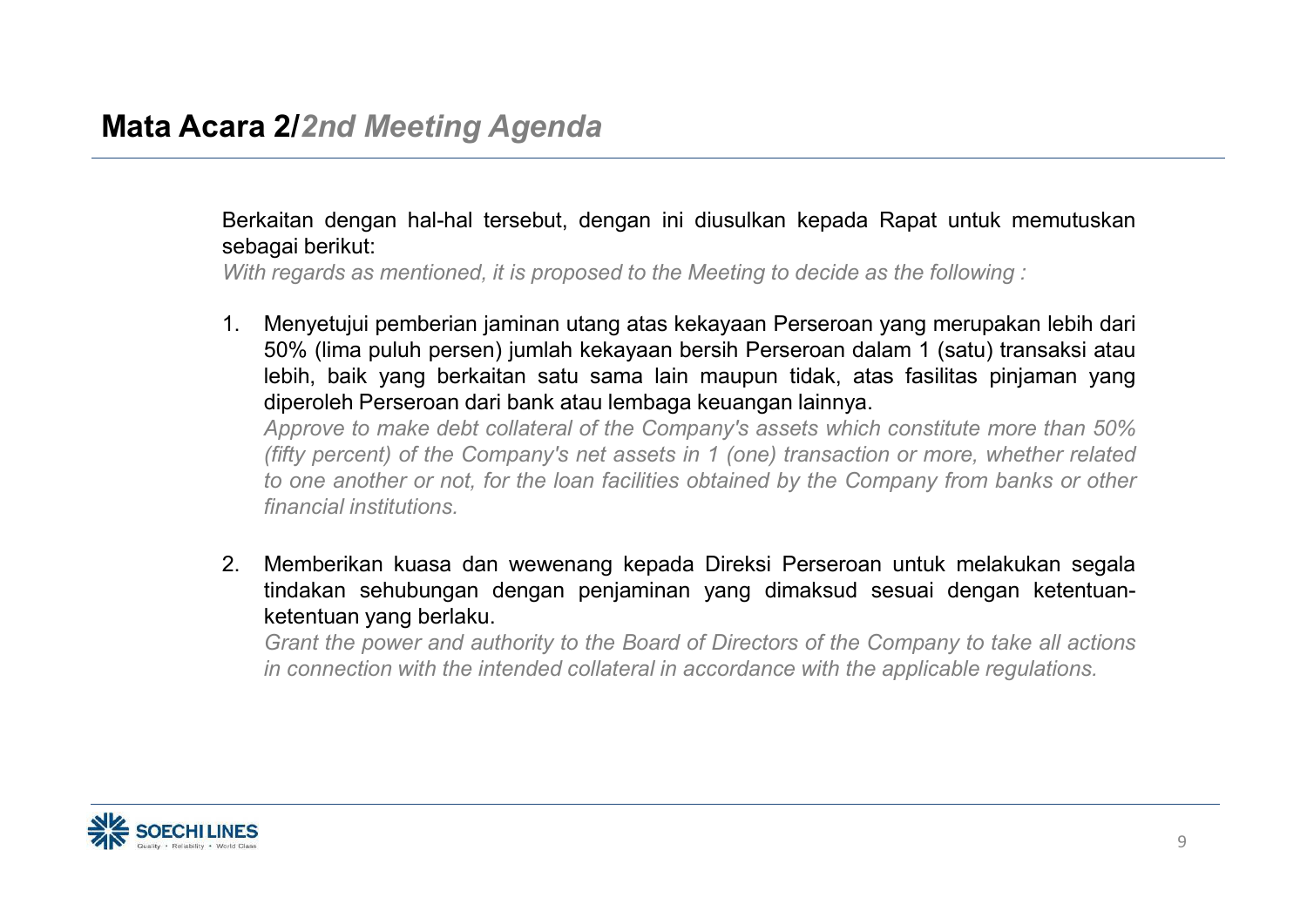

# **MATA ACARA** *MEETING AGENDA***3**

**Rapat Umum Pemegang Saham Luar Biasa***Extraordinary General Meeting of Shareholders***<sup>18</sup> Desember/***December* **<sup>2020</sup>**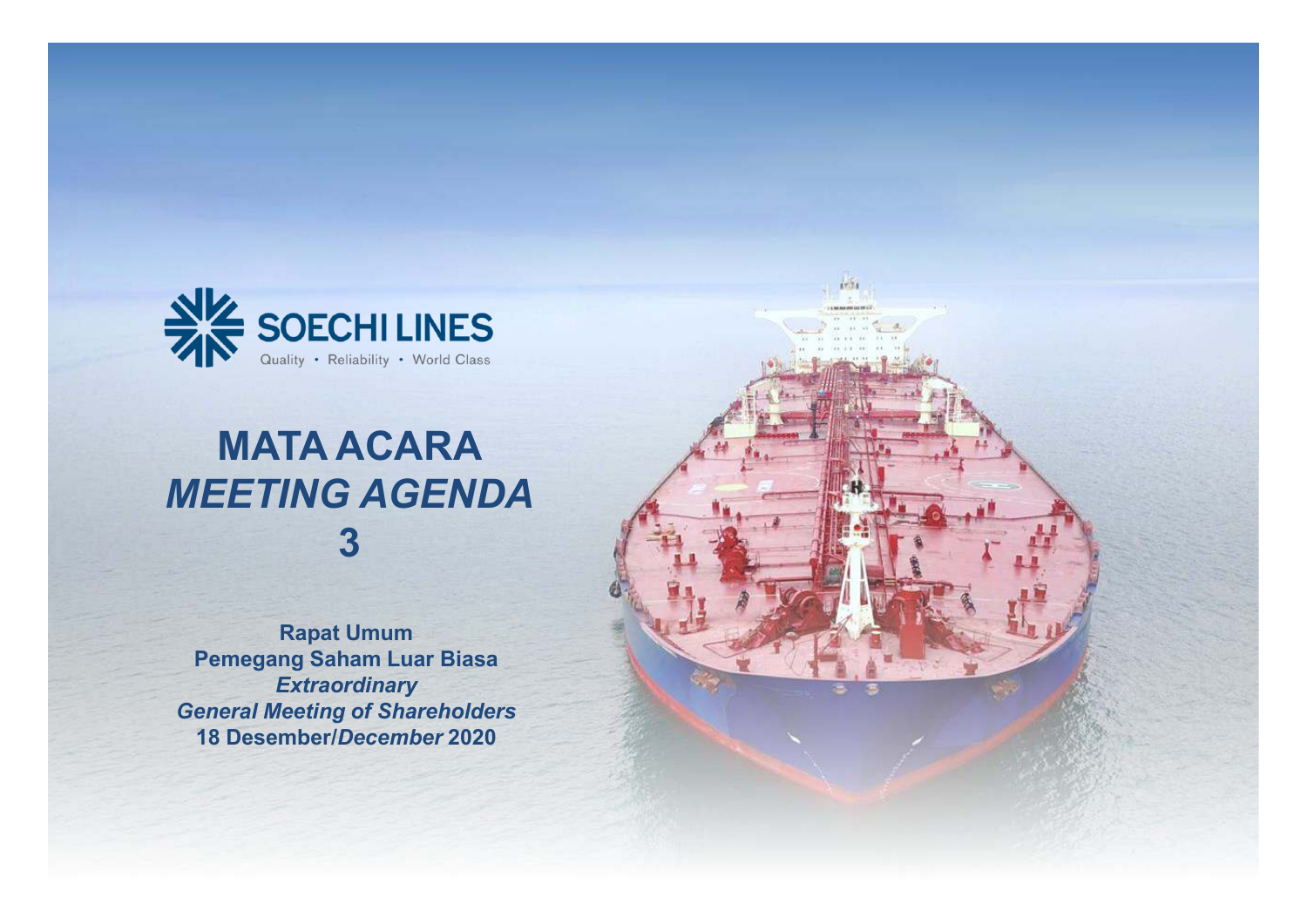- Persetujuan atas perubahan dan pernyataan kembali Anggaran Dasar Perseroan.<br>Approval of amendments and restatement of the Company's Articles of Association.<br>Sehubungan dengan diterbitkannya Peraturan Otoritas Jasa Keuang

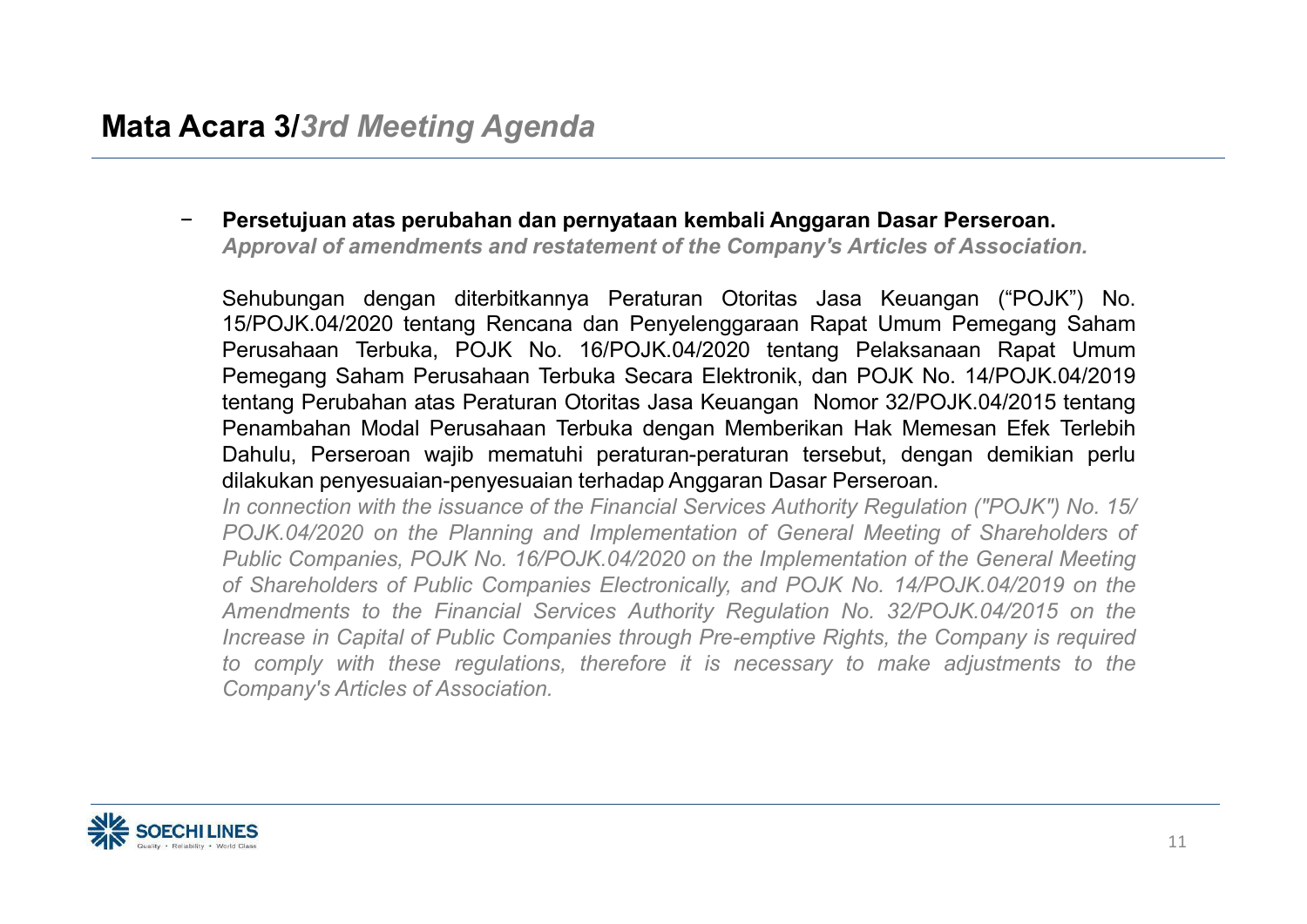Berkaitan dengan hal-hal tersebut, dengan ini diusulkan kepada Rapat untuk memutuskan sebagai berikut:

With regards as mentioned, it is proposed to the Meeting to decide as the following:

1. Menyetujui perubahan dan pernyataan kembali Anggaran Dasar Perseroan untuk disesuaikan dengan ketentuan POJK No. 15/POJK.04/2020, POJK No. 16/POJK.04/2020, dan POJK No. 14/POJK.04/2019.

Approve the amendments and restatements of the Company's Articles of Association to comply with the provisions of POJK No. 15/POJK.04/2020, POJK No. 16/POJK.04/2020, *and POJK No. 14/POJK.04/2019.*

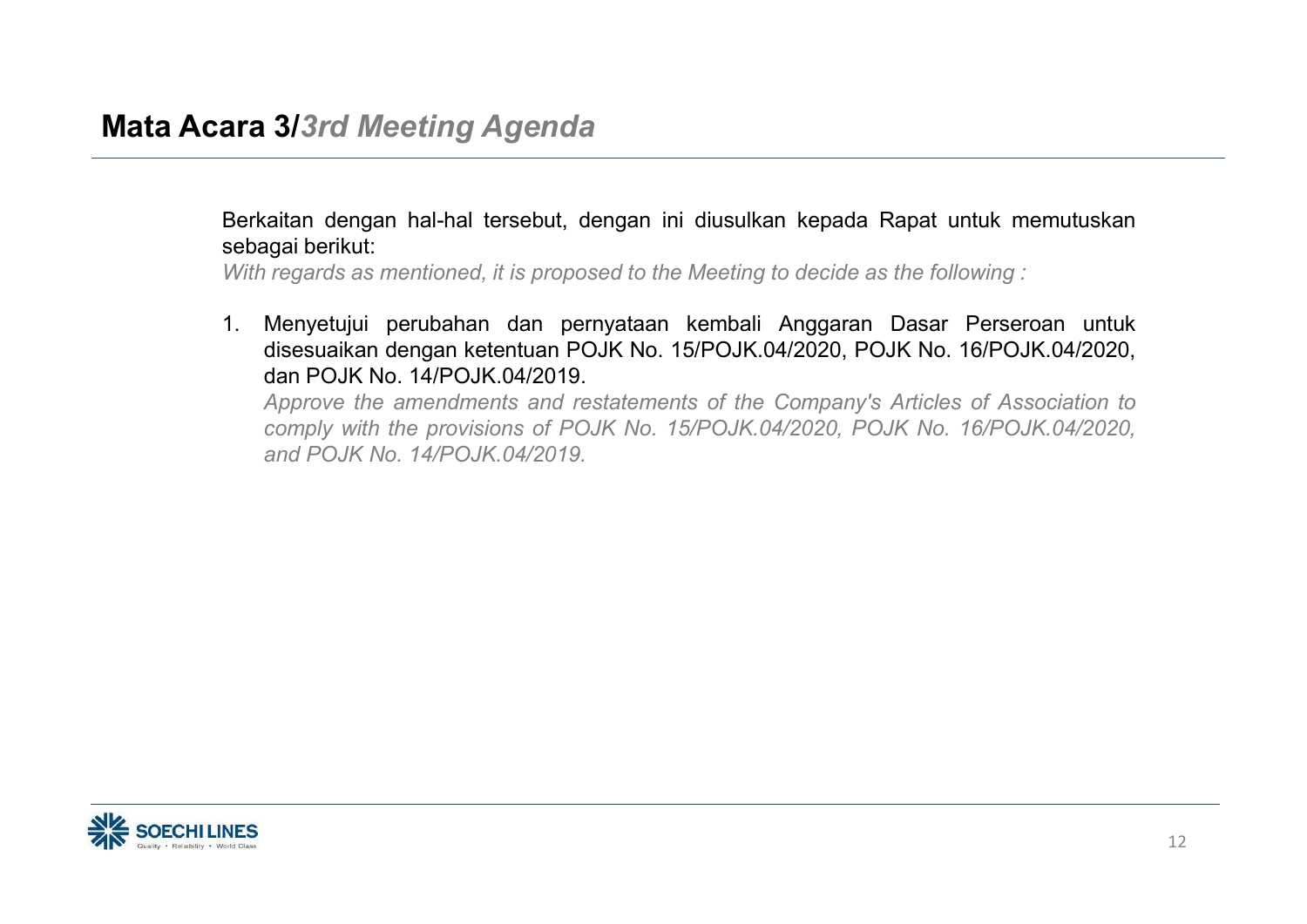2. Memberikan kuasa dan wewenang kepada Direksi Perseroan, baik sendiri-sendiri maupun bersama-sama dengan hak substitusi, untuk melakukan segala tindakan yang diperlukan sehubungan dengan keputusan tersebut, termasuk tetapi tidak terbatas untuk menyatakan/menuangkan keputusan tersebut dalam akta yang dibuat dihadapan Notaris, untuk merubah, menyesuaikan dan/atau menyusun kembali Anggaran Dasar Perseroan sesuai keputusan tersebut, sebagaimana yang disyaratkan oleh ketentuan perundangundangan yang berlaku, dan untuk selanjutnya memberitahukan kepada pihak-pihak terkait, serta melakukan semua dan setiap tindakan yang diperlukan sehubungan dengan keputusan tersebut sesuai dengan peraturan perundang-undangan yang berlaku.

Grant the power and authority with the rights of substitution to the Directors of the Company both individually and jointly to take all necessary actions relating to the above mentioned decisions, including but not limited to state the decisions in deed made before Notary, to change, adjust and/or rearrange the Articles of Association of the Company in accordance with the decisions, as required by the applicable laws and requiations, and to further inform the relevant parties, and take all and every action required in connection with the decision in accordance with the regulations the applicable laws and regulations.